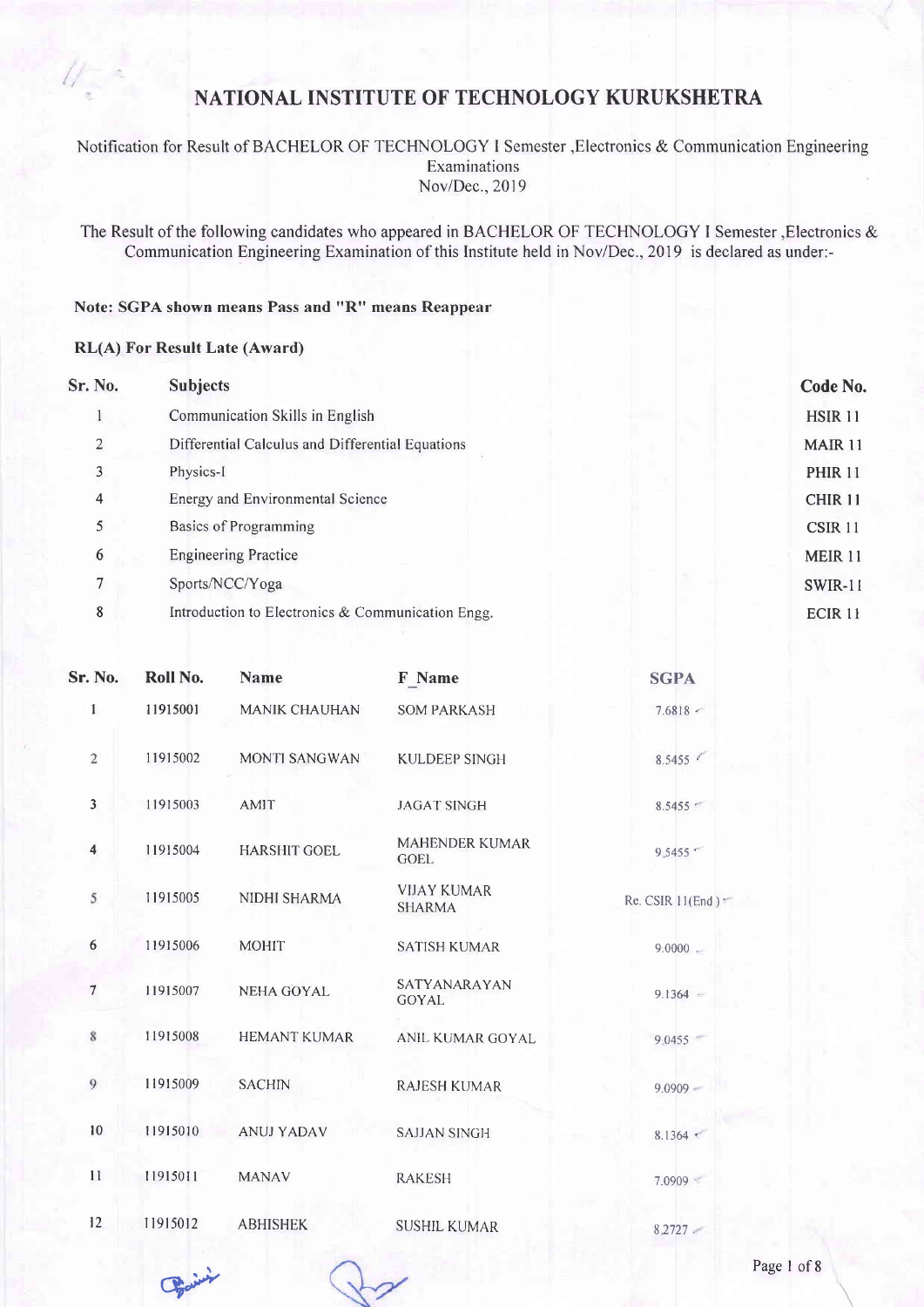Notification for Result of BACHELOR OF TECHNOLOGY I Semester, Electronics & Communication Engineering Examinations Nov/Dec., 2019

| 13 | 11915013 | <b>HRITIK YADAV</b>        | <b>HEMANT YADAV</b>                                   | 8.8636                                |
|----|----------|----------------------------|-------------------------------------------------------|---------------------------------------|
| 14 | 11915014 | <b>MONIKA MEHRA</b>        | <b>RATAN KUMAR</b>                                    | Re. CHIR $11(End)$ , ECIR $11(End)$   |
| 15 | 11915015 | <b>NAKSHITA GARG</b>       | <b>SURENDER GARG</b>                                  | $9.3182 -$                            |
| 16 | 11915016 | <b>DIPESH</b>              | <b>ARUN KUMAR</b>                                     | 8.6364                                |
| 17 | 11915017 | <b>ANMOL BHUTANI</b>       | <b>MANGAL BHUTANI</b>                                 | $8.3636$ $\leq$                       |
| 18 | 11915018 | <b>HIMANSHU SHARMA</b>     | <b>VIJAY PARKASH</b>                                  | $9.4545$ $\leq$                       |
| 19 | 11915019 | <b>SAMBARI VIGNESH</b>     | <b>SAMBARI</b><br><b>MAHESHWAR</b>                    | $9.0000 \div$                         |
| 20 | 11915020 | <b>ABHINAV</b>             | <b>JAIPAL SINGH</b>                                   | 8.9091 $\nu$                          |
| 21 | 11915021 | DEEPANSH MAKKAR            | <b>DEEPAK MAKKAR</b>                                  | 8.4091                                |
| 22 | 11915022 | PRERIT BIHANA              | HANS RAJ BIHANA                                       | 6.7273                                |
| 23 | 11915023 | HARSHIT KHARBANDA          | <b>UMESH</b><br><b>KHARBANDA</b>                      | 9.4545<                               |
| 24 | 11915024 | PRIYA SAROJ                | <b>AKHILESH KUMAR</b>                                 | 8.3182 $\leq$                         |
| 25 | 11915025 | SANCHIT KHURANA            | PARVEEN KHURANA                                       | 9.5455                                |
| 26 | 11915026 | <b>KUMAR ABHIJEET</b>      | <b>SHAILENDRA</b><br><b>KUMAR</b><br><b>CHOUDHARY</b> | 8.6364                                |
| 27 | 11915027 | MOHAMMAD<br>YASMEEN KOUSAR | <b>MOHAMMAD</b><br><b>MURAD ALI</b>                   | Re. CSIR $11(End)$ , ECIR $11(End)$ . |
| 28 | 11915028 | <b>REETIK</b>              | <b>MAHIPAL</b>                                        | $7.5909 -$                            |
| 29 | 11915029 | <b>AMIT SINGH</b>          | <b>RAJESH SINGH</b>                                   | 9.4091                                |
| 30 | 11915030 | <b>SWATI SHARMA</b>        | MASTRAM SHARMA                                        | 6.6818                                |
| 31 | 11915031 | PRATYUSH KUMAR             | YOGESH KUMAR                                          | 9.7273                                |
| 32 | 11915032 | <b>VISHESH BINDAL</b>      | <b>RAKESH BINDAL</b>                                  | 9.0455                                |
| 33 | 11915033 | <b>KUNAL SHARMA</b>        | SHASHI BHUSHAN                                        | 9.3182                                |

Paring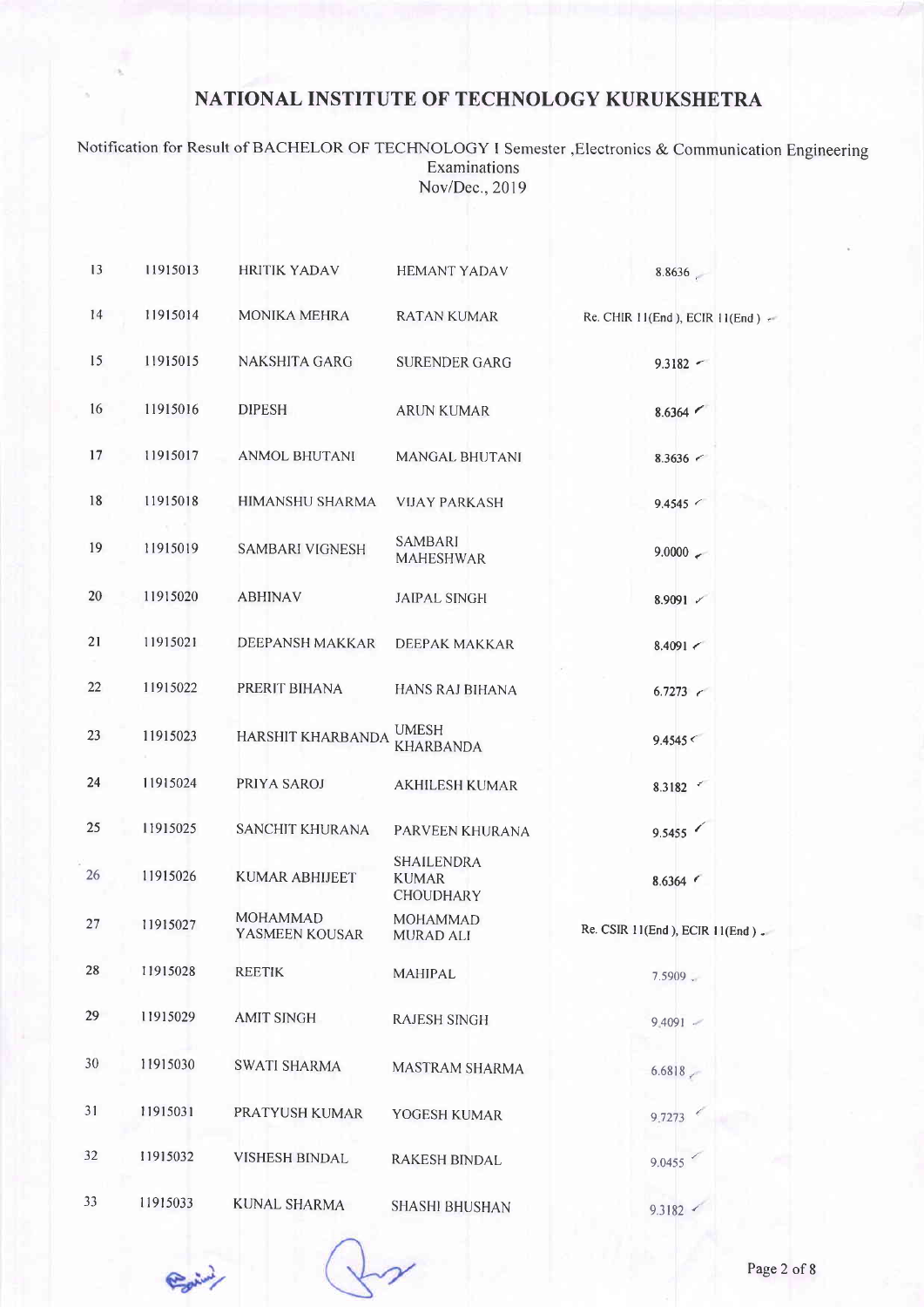Notification for Result of BACHELOR OF TECHNOLOGY I Semester,Electronics & Communication Engineering Examinations Nov/Dec.,2019

| 34 | 11915034 | <b>SARVESH ROSHAN</b>                                             | <b>JITENDRA KUMAR</b><br><b>SINGH</b>    | 9.3182 $\sim$                  |
|----|----------|-------------------------------------------------------------------|------------------------------------------|--------------------------------|
| 35 | 11915035 | RAHUL WALIA                                                       | <b>RAMESH KUMAR</b>                      | 8.7727                         |
| 36 | 11915036 | <b>AYUSHMAN</b><br><b>VASHISHTHA</b>                              | <b>B. S. SHARMA</b>                      | 9.3182                         |
| 37 | 11915037 | YASH KUMAR                                                        | <b>MANOJ KUMAR</b>                       | $6.0455 =$                     |
| 38 | 11915038 | <b>CHINNA</b><br>VENKATAPPAGARI SAI VENKATAPPAGARI<br><b>TEJA</b> | <b>CHINNA</b><br>GOPAL                   | 8,6364                         |
| 39 | 11915039 | <b>PRAVEEN</b>                                                    | <b>RAJESH KUMAR</b>                      | 7,7273                         |
| 40 | 11915040 | <b>SOMNATH MALIK</b>                                              | <b>HEMANTA KUMAR</b><br><b>MALIK</b>     | 8.8636                         |
| 41 | 11915041 | <b>SANDEEP KUMAR</b>                                              | <b>MAHESH KUMAR</b>                      | Re. ECIR 11(End)               |
| 42 | 11915042 | <b>ASHISH TIWARI</b>                                              | <b>RK TIWARI</b>                         | 9.1818                         |
| 43 | 11915043 | <b>AYUSH KUMAR</b>                                                | PRABHAT KUMAR                            | 9,0455                         |
| 44 | 11915044 | <b>MEHUL PARMAR</b>                                               | <b>RAJESH KUMAR</b><br><b>PARMAR</b>     | 6.5455                         |
| 45 | 11915045 | <b>VISHAL TANWAR</b>                                              | <b>VAZIR CHAND</b>                       | 7.5455                         |
| 46 | 11915046 | <b>KAMAKSHI GOYAL</b>                                             | <b>NAVEEN</b>                            | 9.2273                         |
| 47 | 11915047 | <b>HARDIK SUBECHHA</b><br><b>NAIK</b>                             | <b>ANANDA SHANKAR</b><br><b>NAIK</b>     | Re. MAIR 11(End)               |
| 48 | 11915048 | <b>AJAY MEENA</b>                                                 | <b>ROHITASHAW</b><br><b>MEENA</b>        | 7.9091                         |
| 49 | 11915049 | <b>HIMANSHU</b><br><b>CHOUDHARY</b>                               | <b>JITENDRA</b>                          | 8.6818                         |
| 50 | 11915050 | <b>VISHAL GUPTA</b>                                               | <b>GOVIND LAL GUPTA</b>                  | 9.0455                         |
| 51 | 11915051 | <b>PRAVEEN</b>                                                    | <b>MUKESH KUMAR</b>                      | 8.0455                         |
| 52 | 11915052 | <b>AYUSH</b>                                                      | <b>SANJEEV KUMAR</b>                     | 9.2727                         |
| 53 | 11915053 | AMIT KUMAR MEENA                                                  | <b>GIRRAJ PRASAD</b><br><b>MEENA</b>     | Re. CSIR 11(End), ECIR 11(End) |
| 54 | 11915054 | <b>VASUDEV SINGH</b><br><b>RAJPUROHIT</b>                         | <b>DILEEP SINGH</b><br><b>RAJPUROHIT</b> | 8.7727                         |

Fried

Page 3 of 8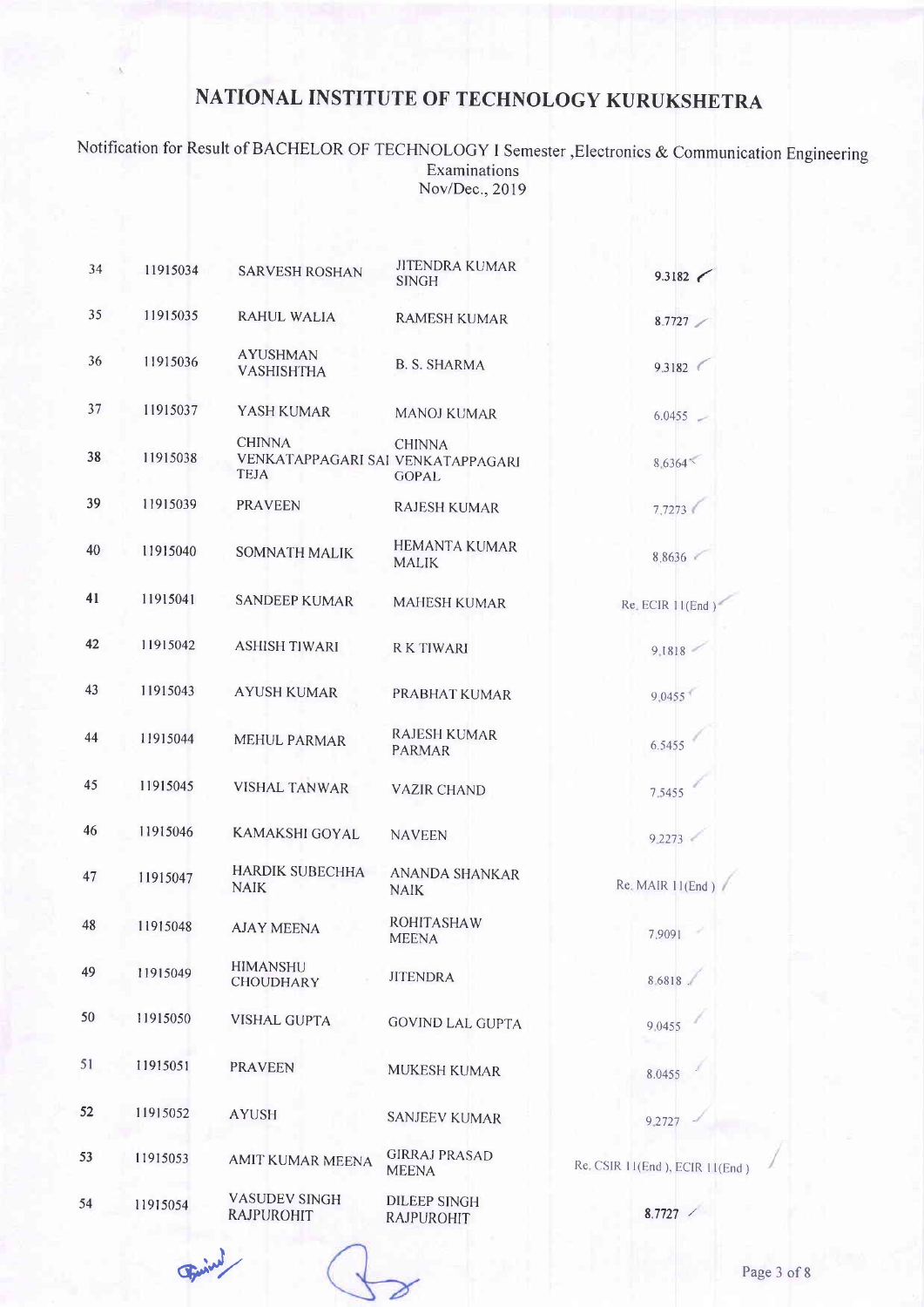Notification for Result of BACHELOR OF TECHNOLOGY I Semester , Electronics & Communication Engineering Examinations Nov/Dec., 2019

| 55 | 11915055 | <b>KRISHAN</b>                             | <b>SOMVIR</b>                          | 9,0000                                  |
|----|----------|--------------------------------------------|----------------------------------------|-----------------------------------------|
| 56 | 11915056 | <b>SAKSHAM SINGH</b>                       | <b>VIVEK SINGH</b><br><b>GAUTAM</b>    | $8.7727 -$                              |
| 57 | 11915057 | <b>RAHUL SETHI</b>                         | YUDHISHTER LAL                         | 8.6364                                  |
| 58 | 11915058 | <b>HEMANT JAIN</b>                         | <b>SANJAY JAIN</b>                     | Re. PHIR 11(End), CHIR 11(End) $\times$ |
| 59 | 11915059 | PRAKHAR GURJAR                             | <b>RAJESH KUMAR</b><br><b>GURJAR</b>   | 8.5909.                                 |
| 60 | 11915060 | PATLE OSHIN NEKRAJ                         | NEKRAJ PATLE                           | 6.4091                                  |
| 61 | 11915061 | <b>BOGGARAPU MANOJ</b><br><b>SAI</b>       | <b>BOGGARAPU</b><br><b>CHANDU BABU</b> | Re. CSIR 11(End), ECIR 11(End)          |
| 62 | 11915062 | <b>JONNALAGADDA SAI</b><br><b>SURYA</b>    | J VENKATESWARA<br>RAO                  | 9.7727                                  |
| 63 | 11915063 | <b>NIKHIL LALLER</b>                       | <b>OMBIR</b>                           | 8.6818                                  |
| 64 | 11915064 | <b>ANKIT KUMAR</b>                         | <b>BALWAN SINGH</b>                    | 8.2273                                  |
| 65 | 11915065 | <b>ROHIT</b>                               | <b>ASHOK KUMAR</b>                     | 8.1818                                  |
| 66 | 11915066 | NIKHIL MITTAL                              | <b>VINOD KUMAR</b><br><b>MITTAL</b>    | 7.3636                                  |
| 67 | 11915067 | REETI RANJAN                               | <b>SANJAY KUMAR</b>                    | 9.4091                                  |
| 68 | 11915068 | <b>AMIT CHOUDHARY</b>                      | <b>AJAY PAL</b>                        | 8.8182                                  |
| 69 | 11915069 | <b>TANVI DAHIYA</b>                        | <b>VISHNU BHAGWAN</b>                  | 8.3182                                  |
| 70 | 11915070 | <b>SAMUEL MORRIES</b><br><b>BODDEPALLI</b> | <b>B SAMUEL</b>                        | 8.0909                                  |
| 71 | 11915071 | <b>AKSHIT SHARMA</b>                       | RAJENDRA KUMAR<br>SHARMA               | 9.1364                                  |
| 72 | 11915072 | <b>BAJRANG LAL</b>                         | <b>OM PRAKASH</b>                      | Re. CSIR 11(End)                        |
| 73 | 11915073 | VALIKALA MANOHAR                           | <b>VALIKALA</b><br>PRABHAKARA RAO      | 7.1818                                  |
| 74 | 11915074 | MUSKAN AGRAWAL                             | <b>SANJEEV KUMAR</b><br><b>AGRAWAL</b> | 9.4545                                  |
| 75 | 11915075 | <b>SAMAD ALI</b>                           | <b>ASHRAF ALI</b>                      | 8.6364                                  |

Early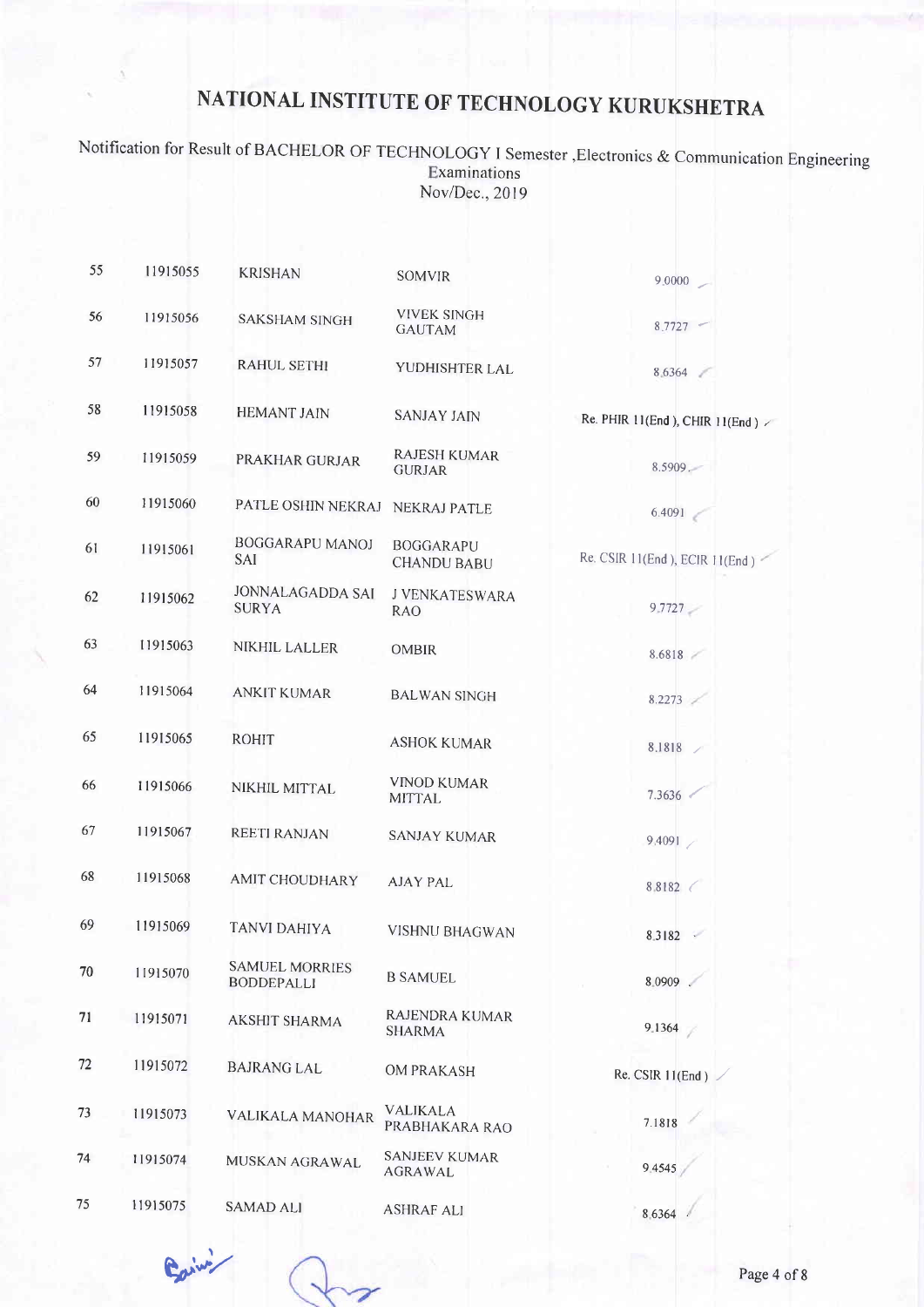Notification for Result of BACHELOR OF TECHNOLOG\' I Semester,Electronics & Communication Engineering Examinations Nov/Dec., 2019

| 76 | 11915077 | <b>RUPAL</b>                                    | <b>AMIT KUMAR</b>                                         | 8.4545           |
|----|----------|-------------------------------------------------|-----------------------------------------------------------|------------------|
| 77 | 11915078 | <b>SUSHANT KUMAR</b><br>YADAV                   | PAWAN KUMAR<br>YADAV                                      | 8.4091           |
| 78 | 11915079 | <b>MUSKAN</b>                                   | <b>ANIL KUMAR</b>                                         | 8,4545           |
| 79 | 11915080 | <b>SWEETY</b>                                   | <b>ASHOK KUMAR</b>                                        | 8.9091 -         |
| 80 | 11915081 | <b>NEHA KUMARI</b>                              | <b>BIPENDRA PRASAD</b><br><b>CHAUDHARY</b>                | 7.6364           |
| 81 | 11915082 | <b>TARUN BANSHIWAL</b>                          | PANNA LAL<br><b>BANSHIWAL</b>                             | 7.5909           |
| 82 | 11915083 | ATHOTA AKSHAI                                   | <b>ATHOTA KRANTHI</b><br><b>KUMAR</b>                     | 9.4091           |
| 83 | 11915084 | <b>RAGHAV</b>                                   | <b>SHIV KUMAR</b>                                         | 8.8636           |
| 84 | 11915085 | <b>ANIL</b>                                     | <b>HONSHIYAR SINGH</b>                                    | 8.9091           |
| 85 | 11915086 | PULUGUJJU<br><b>PRASHANTH</b>                   | PULUGUJJU<br><b>VENKATA SIVA</b><br><b>GANGADHARA RAO</b> | 9.1818           |
| 86 | 11915087 | <b>SHIKHAR SINGH</b>                            | <b>RAKESH SINGH</b>                                       | 7.0909           |
| 87 | 11915088 | RONEET KUMAR SINGHRAM SAJEEVAN                  |                                                           | $8.0909$ $\cdot$ |
| 88 | 11915089 | <b>DINESH KUMAR</b>                             | <b>SUBHASH CHAND</b>                                      | Re. CSIR 11(End) |
| 89 | 11915090 | <b>RASHMI SINGH</b>                             | <b>ABDHESH KUMAR</b>                                      | 8.7273           |
| 90 | 11915091 | PRANEETH KUMAR<br>REDDY RACHUMALLA              | SIVANGESWARA<br><b>REDDY</b><br><b>RACHUMALLA</b>         | 8.8182           |
| 91 | 11915092 | YOGESH YADAV                                    | <b>SAMSHER SINGH</b>                                      | $7.6818$ <       |
| 92 | 11915093 | KAREGOUD LAWANYA K TIRUMALESWAR<br><b>REDDY</b> | <b>REDDY</b>                                              | $9.2273$ $-$     |
| 93 | 11915094 | PRIYANK KHANNA                                  | PAJENDRA KHANNA                                           | 8.6818           |
| 94 | 11915095 | MD SHARIQUE ALAM                                | MD MUSHTAQUE<br><b>AHMAD</b>                              | 9.0455           |
| 95 | 11915096 | ADITYA RAJ SINGH                                | PRAMOD KUMAR                                              | 8.5455           |
| 96 | 11915097 | ABHRONIL ADHIKARI                               | ANINDYA ADHIKARI                                          | 9.4545           |

 $q_{\text{pair}}$  Page 5 of 8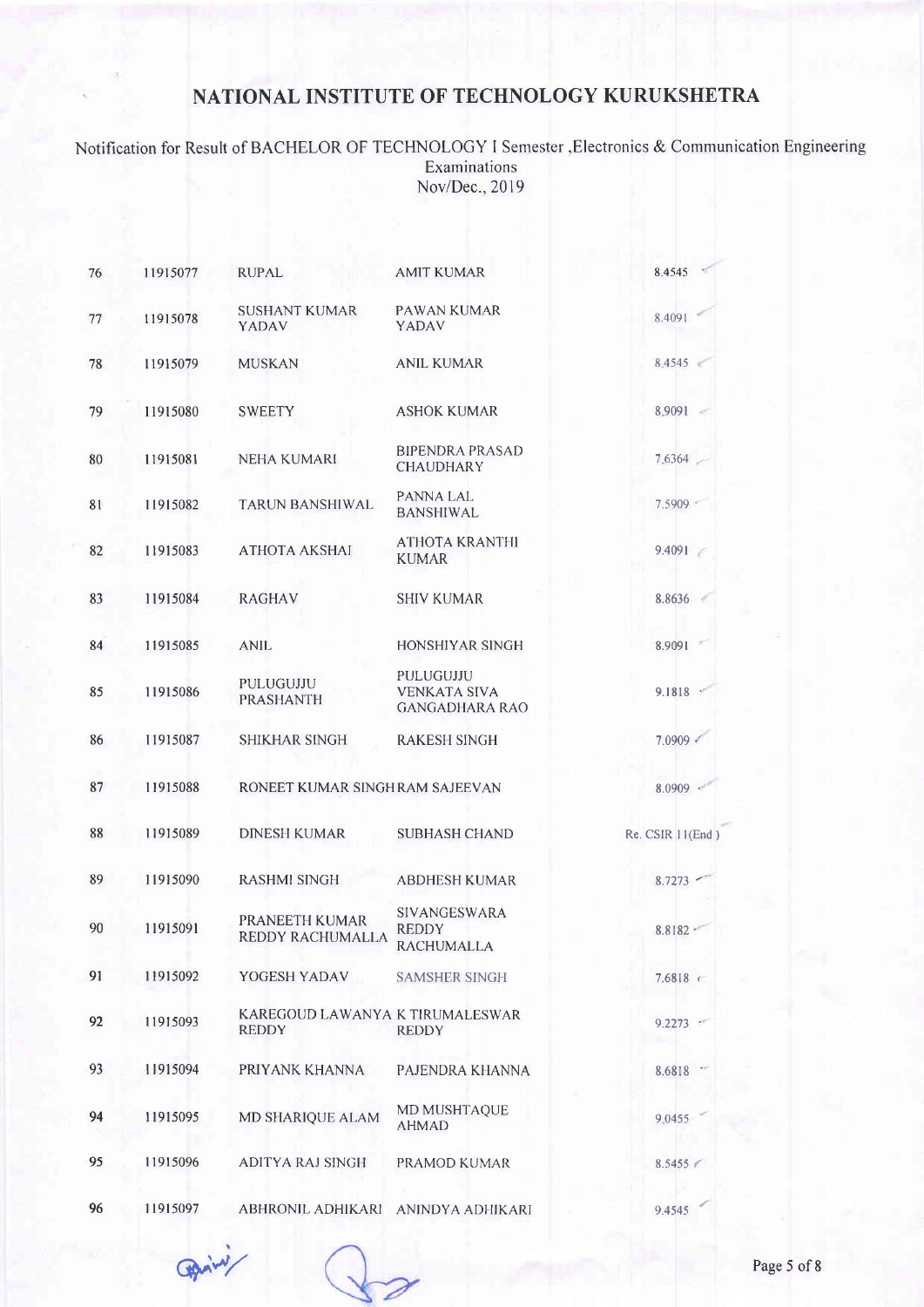Notification for Result of BACHELOR OF TECHNOLOGY I Semester , Electronics & Communication Engineering Examinations Nov/Dec., 2019

| 97  | 11915098 | <b>VAJRAPU VENKATESH</b>                | <b>VAJRAPU SRINIVAS</b><br>RAO           | Re. CSIR 11(End)   |
|-----|----------|-----------------------------------------|------------------------------------------|--------------------|
| 98  | 11915099 | <b>BANDI RAMYA</b>                      | <b>BANDI SEKHAR</b>                      | Re. CSIR 11(End)   |
| 99  | 11915100 | <b>KAUSTUBH</b><br><b>SRIVASTAVA</b>    | <b>RITESH KUMAR</b><br><b>SRIVASTAVA</b> | 8,9091             |
| 100 | 11915101 | <b>NALLABOYINA</b><br><b>DEVIPRASAD</b> | <b>NALLABOYINA</b><br><b>SRINU</b>       | 7.4545             |
| 101 | 11915102 | KORRAVATH RAMESH<br><b>NAIK</b>         | K. BADHYA NAIK                           | Re. CSIR $11(End)$ |
| 102 | 11915103 | NIKHIL RATTA                            | <b>SANJEEV RATTA</b>                     | 9,5455             |
| 103 | 11915104 | SATYA PRAKASH<br>YADAV                  | <b>DAN BAHADUR</b><br>YADAV              | 7.0909             |
| 104 | 11915105 | <b>SUJATA RANI</b>                      | <b>HAKAM SINGH</b>                       | $8,9091$ -         |
| 105 | 11915106 | RONAK MEENA                             | <b>JAGADISH PRASAD</b><br><b>MEENA</b>   | 6.0909             |
| 106 | 11915108 | KALIKIRI MAHIMA                         | <b>KALIKIRI</b><br><b>SUBRAMANYAM</b>    | 78636              |
| 107 | 11915109 | <b>SAHIL</b>                            | <b>PAWAN GARG</b>                        | 7,8182             |
| 108 | 11915110 | HEMANT LAKHOTIA                         | MANOJ LAKHOTIA                           | 8.3636             |
| 109 | 11915111 | <b>BOMMADEVARA</b><br>KUNDAN GIRI PAVAN | <b>BOMMADEVARA</b><br>VADAYAVARLU        | 9.0455             |
| 110 | 11915112 | MEKALA VAMSI KIRAN MEKALA RAMU          |                                          | 7.7273             |
| 111 | 11915114 | <b>TARUN</b>                            | <b>GULSHAN</b>                           | 9.1818             |
| 112 | 11915115 | YOGESH YADAV                            | <b>RAVINDER KUMAR</b>                    | 8.5909             |
| 113 | 11915116 | NIRAJ KUMAR                             | <b>NAVIN SINGH</b>                       | 8.2727             |
| 114 | 11915117 | <b>RAVI</b>                             | <b>BHUP SINGH</b>                        | 9.4545             |
| 115 | 11915118 | PRIYAM THAKURIA                         | <b>BRAJEN KR.</b><br><b>THAKURIA</b>     | 9.3636             |
| 116 | 11915119 | <b>VIRAL PRATAP SINGH</b>               | RAJENDRA PRATAP<br><b>SINGH</b>          | 8.0909             |
| 117 | 11915120 | <b>ADITYA KHANNA</b>                    | <b>AJAY KHANNA</b>                       | 91818              |

Prince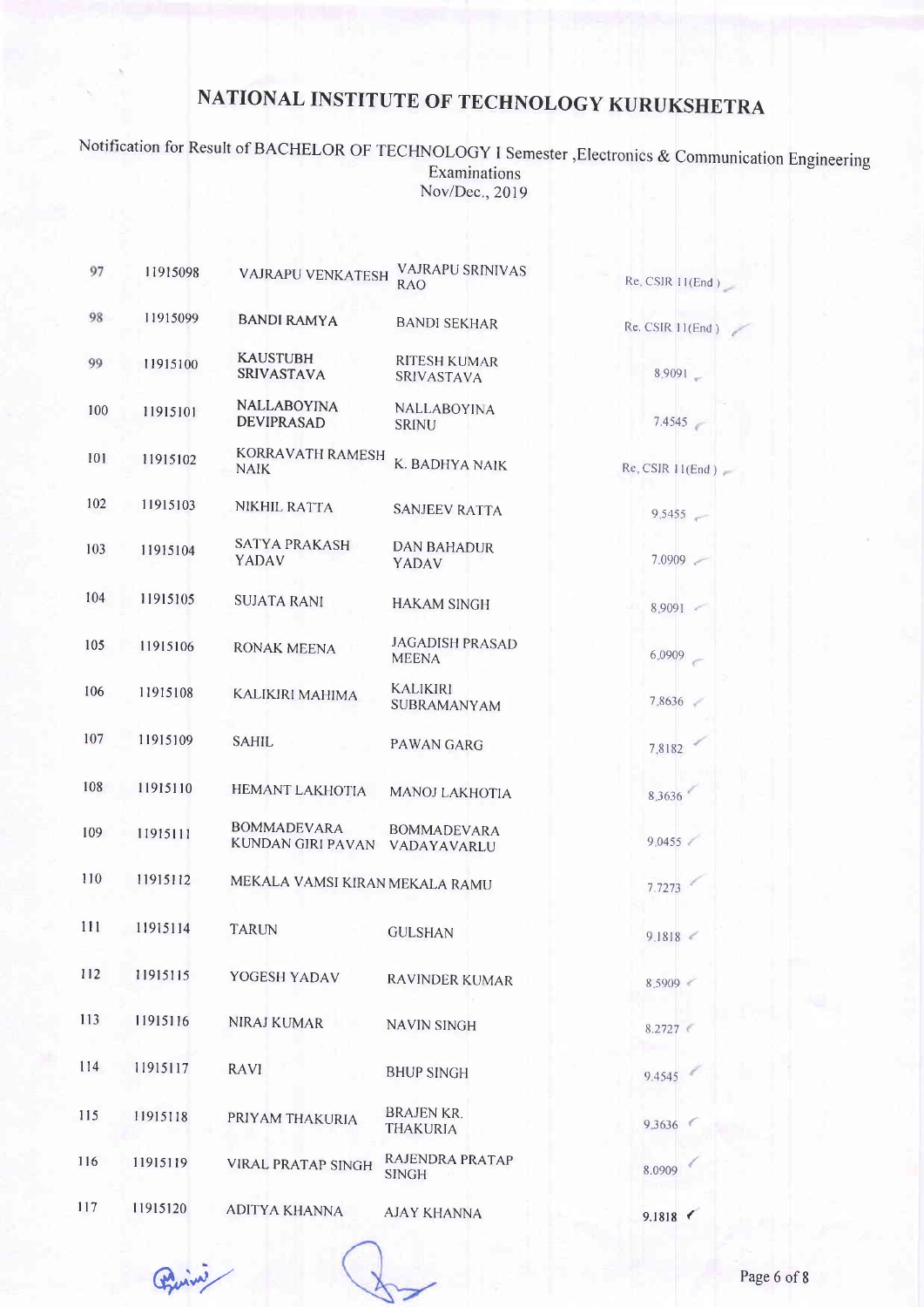Notification for Result of BACHELOR OF TECHNOLOGY I Semester,Electronics & Communication Engineering Examinations Nov/Dec.,2019

| 118 | 11915121 | <b>SACHIN</b>                                   | PARKASH CHAND                         | $7.6818 -$                     |
|-----|----------|-------------------------------------------------|---------------------------------------|--------------------------------|
| 119 | 11915122 | <b>UTKARSH TYAGI</b>                            | <b>TARUN KUMAR</b><br><b>TYAGI</b>    | 9.0909                         |
| 120 | 11915123 | MUSKAAN HOODA                                   | <b>SUNIL HOODA</b>                    | $9.0909 -$                     |
| 121 | 11915124 | <b>ROHIT</b>                                    | <b>MANGATRAM</b>                      | 9.1818                         |
| 122 | 11915125 | <b>MANTRI POORNA</b><br><b>CHANDRA NAIDU</b>    | <b>M.VENKALA RAO</b><br>(LATE.)       | 8.8636                         |
| 123 | 11915126 | <b>NEERAJ</b>                                   | RAM KANWAR                            | 9.4091                         |
| 124 | 11915127 | <b>BANOTHU KAMAL</b>                            | <b>KISHAN</b>                         | 6.9545                         |
| 125 | 11915128 | <b>FAISAL ALI KHAN</b>                          | <b>MUAZZAM ALI</b><br><b>KHAN</b>     | 8.5909                         |
| 126 | 11915129 | <b>SOURAV MALIK</b>                             | <b>BALJEET SINGH</b>                  | 9.7727                         |
| 127 | 11915130 | SAURABH NANDWAL                                 | <b>RAMESH KUMAR</b><br><b>NANDWAL</b> | 8.4545                         |
| 128 | 11915131 | <b>SANJEEV KUMAR</b>                            | <b>VINEET KUMAR</b>                   | Re. CSIR 11(End), MEIR 11(End) |
| 129 | 11915132 | <b>SUPANDEEP SINGH</b>                          | <b>MANDEEP SINGH</b>                  | 8.8636                         |
| 130 | 11915133 | <b>NUPUR</b>                                    | <b>SHYAM BIR</b>                      | 6.8636                         |
| 131 | 11915134 | <b>ARNAV</b><br><b>BHATTACHARYA</b>             | DEEPU<br><b>BHATTACHARYA</b>          | 8.0909                         |
| 132 | 11915135 | DHANAVATH SAI<br><b>SUDHEER NAIK</b>            | <b>DHANAVATH</b><br><b>KOKYA NAIK</b> | Re. ECIR $11$ (Int)            |
| 133 | 11915136 | PARUL SAINI                                     | <b>MEHAR CHAND</b>                    | 9,1818                         |
| 134 | 11915137 | VIVEK KUMAR PATEL RAMKUMAR                      |                                       | $9.0455 \in$                   |
| 135 | 11915138 | MOHIT KUMAR GOYAL DEENDYAL GOYAL                |                                       | 8.4091                         |
| 136 | 11915139 | <b>TALLA GIRIDHAR</b>                           | TALLA NAGA VARA<br>PRASAD             | 9.4091                         |
| 137 | 11915140 | <b>ANUKUL</b>                                   | <b>RAKESH KUMAR</b>                   | Re. CSIR 11(End)               |
| 138 | 11915141 | KARAMTOTH TAGORE KARAMTOTH PANDU<br><b>NAIK</b> | <b>NAIK</b>                           | Re. CSIR 11(End), MEIR 11(End) |

 $Q_{\text{univ}}$  Page 7 of 8